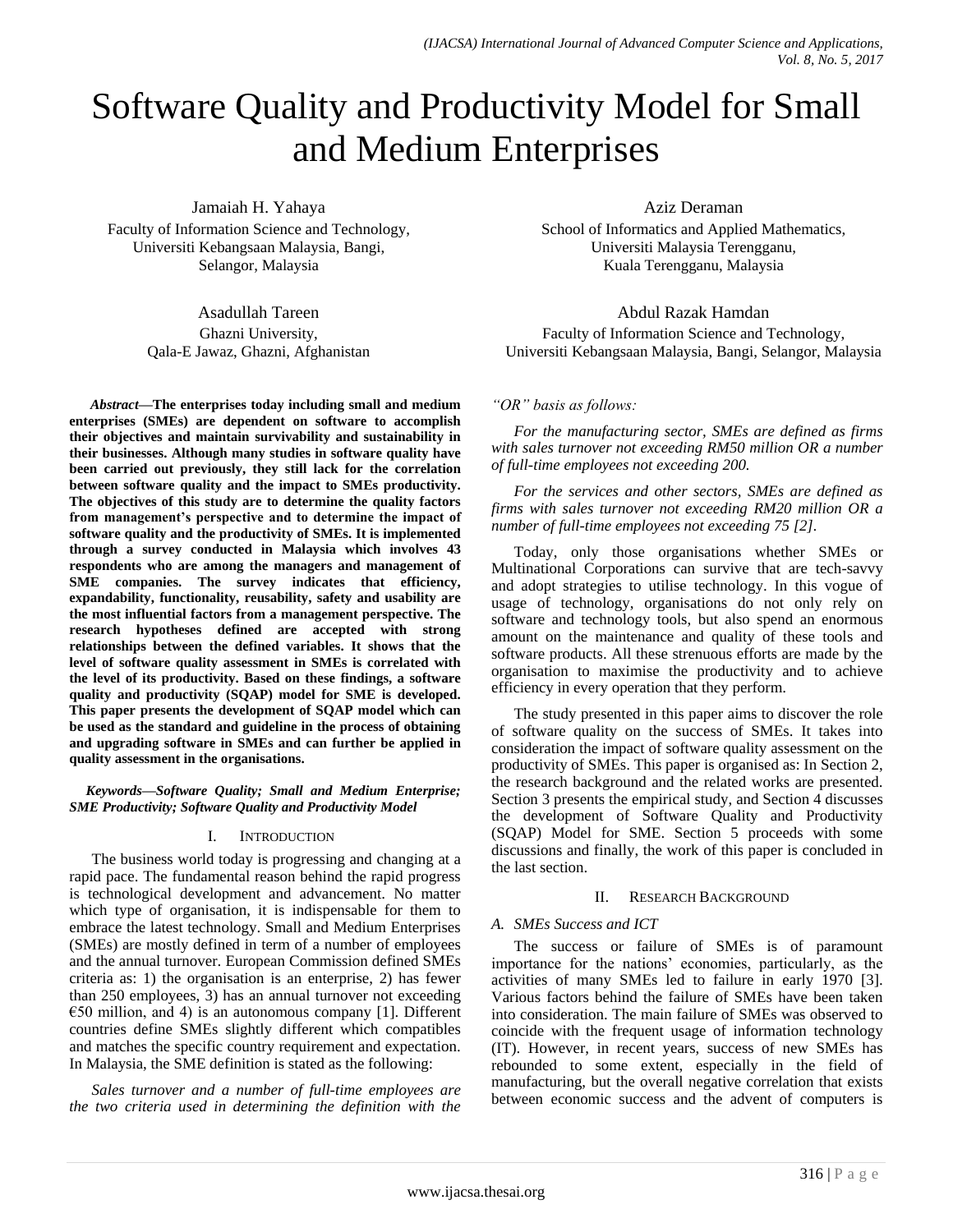behind most of the arguments that IT has not aided to gain SMEs success or even some researches recount that investments of IT have been very counterproductive [4].

Cron and Sobol conducted a study to investigate the impact of IT in SME [5]. They revealed that on an average, the impact of IT on the success of SMEs was not significant, but it appeared to be linked with both the low and high performers. The findings of their study established the basis for the hypothesis that all aspects of IT such as software, technological tools and networks tend to reinforce management approaches which, in turn, helps the success of well-organised SMEs. However, those managers who are confused and are not successful in structuring the production operation in the first place may fail [6].

A study by Strassman presented the idea that there was no correlation between IT and success and returned on investment [7]. This result came from a study in which 38 SMEs and some of the top performers in this sample heavily spent on IT and some SMEs did not spend on IT.

On the other hand, the study of Panko [8] showed that SMEs that employed the latest technology updated the software and maintained the performance and quality of software were successful. Furthermore, another study done by Hamdan et al. had revealed and discovered several factors that influence the used of IT by the SMEs. The main factors discovered by this study were: increase in sales and productivity, improve internal efficiency, enrich company"s image or opportunities and quality, and some other less important factors [9].

Thus, past studies showed mixed results about the correlation between usage of IT or software and it is impacted by the success and failure of SMEs. This was a controversial situation that was presented by different studies which have been conducted. Therefore, it is essential to look at this matter and explore the relationship between software quality assessment and its impact on the performance of the SMEs.

# *B. Software Quality Models on the SMEs*

Literature has demonstrated that many software quality models have been introduced and invented but with ambiguous practicality and functionality. Literature also provides other taxonomies where four quality models namely McCall, Boehm, ISO 9126 and Gillies relational quality models are regarded as prominent and well known models with renowned popularity [10]. These models have a lot of commonalities in terms of quality factors. McCall model, Boehm model, ISO 9126 and Gillies Relational model have more or less similar quality factors and many researchers adopted these well-known fundamental models as their baseline of their works. The common quality factors in all these models are: Efficiency, Maintainability, Portability, Functionality, Reliability and Usability which have emerged as the recognised quality factors and are considered as most related to the quality of the software product [10]. These quality attributes are also referred to as the behavioural attributes of the software or quality in-use. These quality attributes are consistent with the new enhanced quality model invented [11] and embedded the impact attributes which related to human factors.

The product quality model defined in ISO/IEC 25010 is the new version of ISO 9126 model. It comprises of eight attributes: functional suitability, performance efficiency, compatibility, usability, reliability, security, maintainability and portability [12]. Each of these attributes is broken down into several sub attributes with similar structure as ISO 9126 model. These quality attributes are applicable to both computer system and software products [13].

Literature has evidenced studies in software quality assessment from development process point of views such as Capability Maturity Model (CMM), the ISO 9000 [14] [15], and SPAC model [16]. A study on SME and quality measurement elements (QME) was investigated and revealed best QMEs for a company. It listed QMEs such as product size and a number of faults detected [17]. Other studies have been reported on the software quality model from customers and user's perspectives [17] [18] [19] [20] but do not apply specific to SMEs implementation.

# *C. The Management of Quality in SMEs*

Quality management ensures that organisation, product or services is consistent and meet a certain level of standard and expectation. It has four main components: quality planning, quality control, quality assurance and quality improvement [21]. Quality management focuses not only on product and service quality, but also the means to achieve it. It therefore uses quality assurance and control of processes as well as products to achieve more consistent quality.

Despite the clear benefits offered by the SMEs and their results of effective management, there are many SMEs that do not have a discerning person having adequate knowledge of these functions and, when this person exists, the majority of cases focus on the administrative aspects of the role extending to training. Previous studies revealed that experience, training, education and use of technology were necessary for employees to sustain in SMEs [21][34][35].

A study done by Foong [22] stated that the success of IT in SMEs was affected by the existence of some conditions including strong management support as the main condition. Similarly, management supports towards IT adoption could significantly participate in the IT adoption success within SMEs [23]. It was also argued that the management IT knowledge and experience were other characteristics which affected IT adoption in SMEs. Another study confirmed that SMEs with managements who were more knowledgeable regarding IT were more likely to adopt IT and greater knowledge of managements would decrease the degree of uncertainty associated with IT which would lead to lower risk of IT adoption [3].

Furthermore, Liao et al. claimed that in SMEs where managements have higher computing skills level are more pleased with the applied IT compared to those with inferior skills [24]. Such views strengthen the view that adequate knowledge of IT and its consequential influences over organisation can be stimulating and supportive for the adoption of IT in SMEs. More specifically, the management in SMEs can impact the selection and assessment of the quality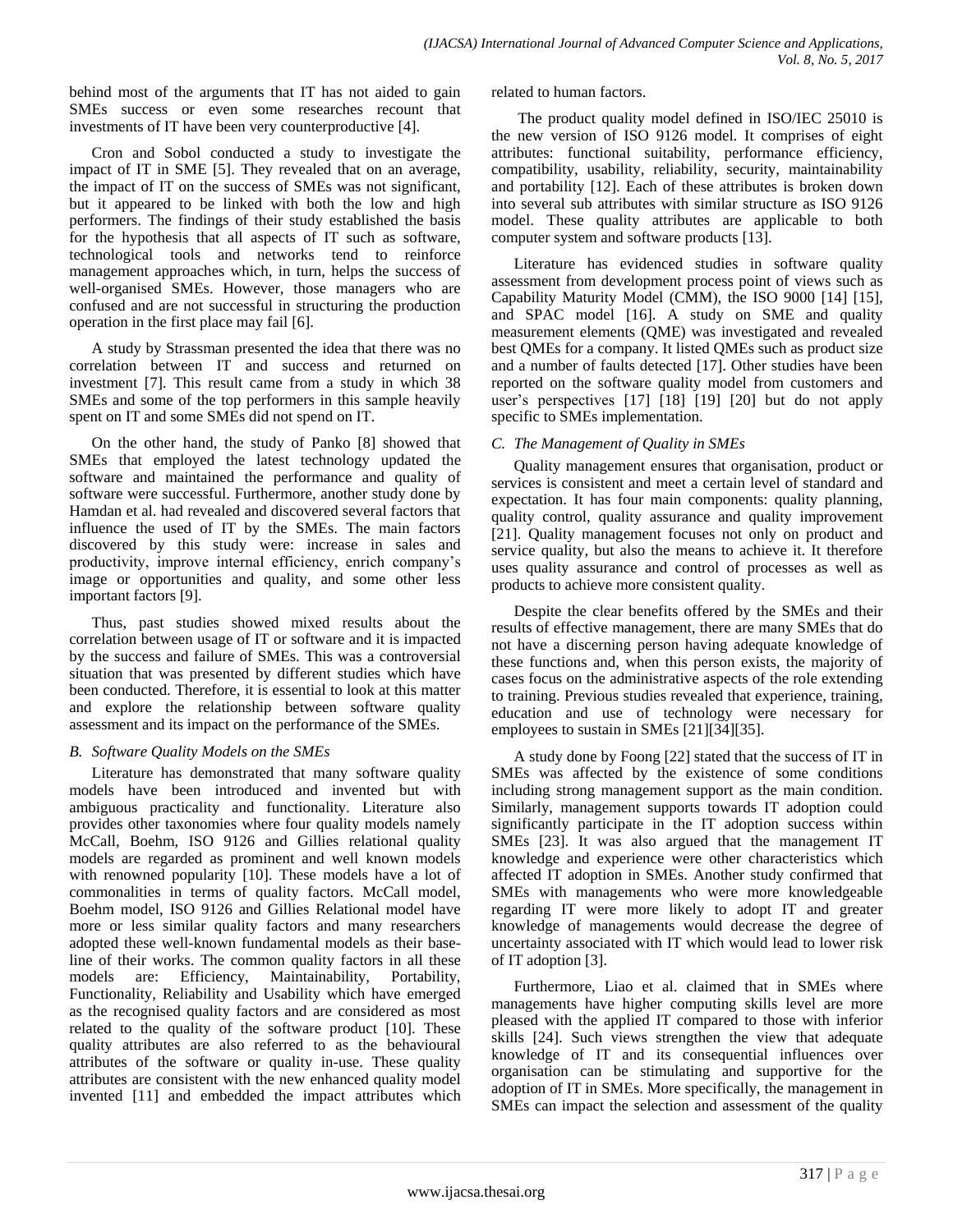of the software [25].

Another factor that influences software quality assessment is human resource development which entails training, formal education and experience. Human resource development and management are the critical practices for improving business and management processes [26]. Yang et al. further concluded that human resource management as total quality management (TQM) practice significantly correlated with customer satisfaction [27]. Due to the association between human resource, management and different performance measurement indicators, it can be concluded that human resource has a significant effect on the software quality, and correspondingly on SME productivity.

Training and education spread the knowledge of constant improvement and innovation in service process to achieve full benefits and business excellence. Talib [28] reported the role of training and education in upholding high quality level within the SMEs. In addition, the research on total quality management (TQM) also reported a positive correlation between training and education, and organisation performance [28]. Therefore, hypothesis attempts to find a relationship between training and education and quality performance.

# III. THE EMPIRICAL STUDY

This study uses two types of data, the primary and secondary data. To obtain the secondary data, a comprehensive literature review was carried out. This study obtained the primary data through empirical study and data analysis. This study employed quantitative approach using a questionnaire that aimed to test the hypothesis with a large population and generalise the result. The empirical study was conducted in Klang Valley of Malaysia where the capital city of Malaysia, Kuala Lumpur is located. Klang Valley is centred in Kuala Lumpur, and includes its adjoining cities and towns in the state of Selangor.

Next, the collected data was analysed using both descriptive and inferential statistics. Furthermore, based on the relationships between research variables, a software quality and productivity (SQAP) model was developed.

# *A. The Survey and Questionnaire Design*

This survey was conducted which involved forty-three (43) respondents from randomly selected IT companies in Malaysia. They represented at the management level in their companies. The companies were randomly selected from the list of SMEs and then the questionnaires were sent to the members of the companies through email and hard mail. The questionnaire contained fifty (50) items that consisted of five main sections: respondent background, organisation background, SME quality control, human resource development and training. The detail on the empirical study and analysis can be found in Yahaya et al. [29].

# *B. The Software Quality Attributes*

Fifteen software quality attributes are identified from literature: efficiency, expandability, flexibility, functionality, integrity, interoperability, maintainability, portability, reusability, reliability, safety, survivability, testability, usability and verifiability [11] [30]. One of the tasks defined in the survey is to examine and assess the importance of these attributes from their perspectives. Respondents specify the importance of these attributes in Likert scales of 1 (not important) to 5 (very important).

This survey discovers that the most influential factors of software quality attributes are: efficiency, expandability, functionality, reusability, safety and usability (see Table 1). The selected software quality attributes are considered as the important attributes for measurement of quality assessment from management's perspective.

| <b>Attributes</b> | Mean | <b>Attributes</b> | Mean |
|-------------------|------|-------------------|------|
| Efficiency        | 4.3  | Reusability       | 4.3  |
| Expandability     | 4.3  | Reliability       | 4.1  |
| Flexibility       | 4.1  | Safety            | 4.3  |
| Functionality     | 4.3  | Survivability     | 4.1  |
| Integrity         | 4.0  | Testability       | 4.1  |
| Interoperability  | 3.9  | Usability         | 4.3  |
| Maintainability   | 4.0  | Verifiability     | 3.9  |
| Portability       | 3.8  |                   |      |

TABLE I. QUALITY ATTRIBUTES: THE MEAN SCORES

# *C. The Hypothesis Tests*

A statistical test was applied to examine the relationship between the variables based on research objectives and hypothesis. The hypotheses are as the following:

H1: There is a positive statistical relationship between SME quality control and software quality.

H2: There is a positive statistical relationship between human resource development and software quality.

H3: There is a positive statistical relationship between software quality and SME's productivity.

The result shows that there is a statistically positive with strong magnitude significant relationship between the level of SME quality control and human resource training and software quality. The result of the analysis reveals that the higher level of SME quality control and human resource training is linked to the higher level of software quality and vice versa. It means that with any increase in SME quality control and human resource development and training, the software quality will increase too. The result of the test also reveals that there is a statistically positive with strong magnitude significant correlation between software quality and SMEs productivity. This shows that any increase in quality, the productivity will increase as well. Hence, as there is a direct, positive relationship between software quality and SME productivity, the productivity of the SMEs is increased as discussed in [29].

# *D. Software Quality and Cost Criteria for Selection*

In the case of quality issues, it is interesting to discover that the respondents acknowledged the importance of quality and its associated issues. In other words, the respondents considered quality issues to be extremely important in the organisation. A similar case was observed during the investigation of the importance of price in software selection where 43% of the respondents agreed that price consideration during the selection was significantly important whereas 28% of the respondents indicated that the price hold average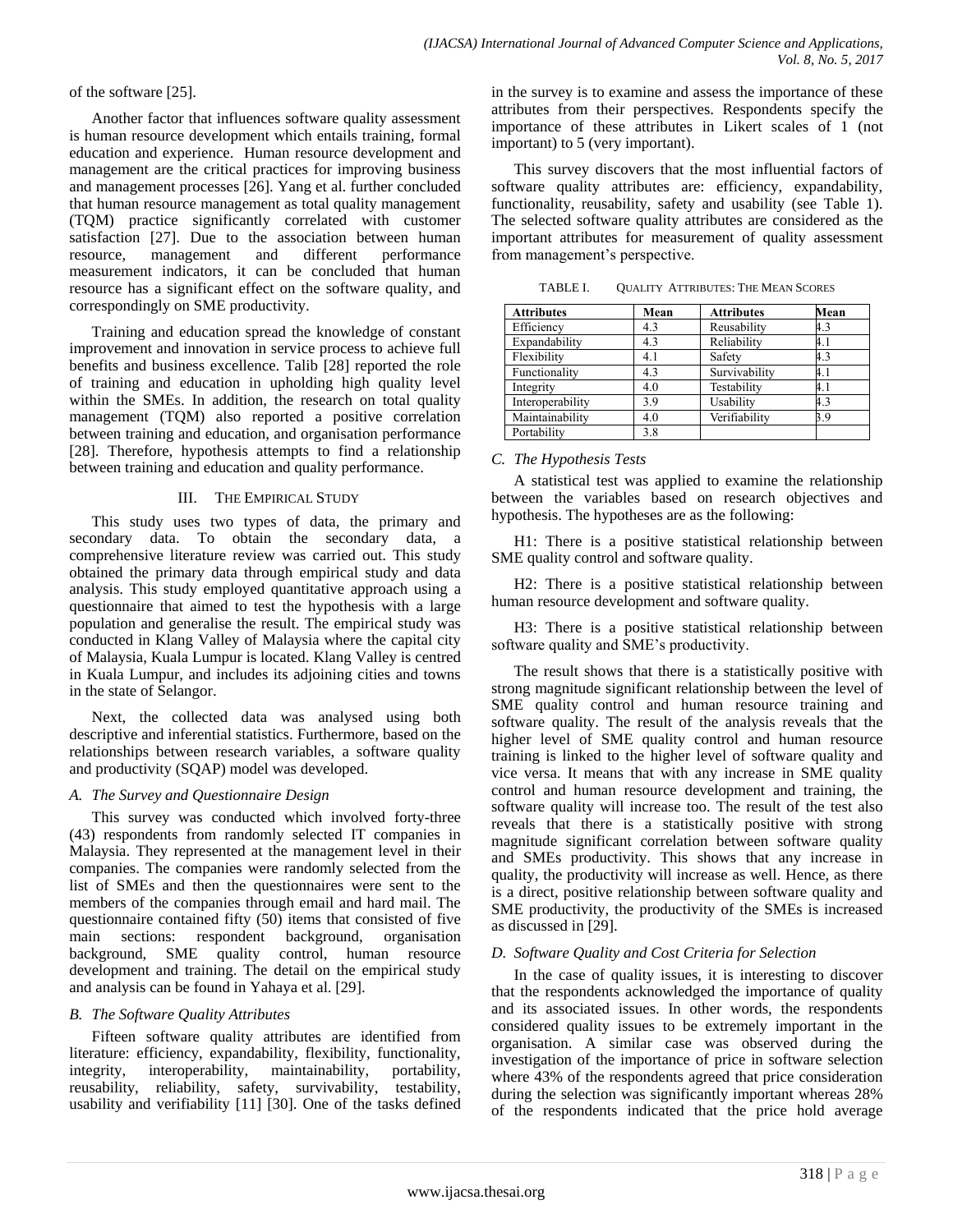important for their organisation and the remaining 19% indicated that the price is somewhat important for their organisation [29].

### IV. SQAP: SOFTWARE QUALITY AND PRODUCTIVITY MODEL FOR SME

Based on the empirical findings as discussed in previous section and literature study, the SQAP model was developed. The empirical study shows that there is a statistically positive with strong magnitude significant relationship between the level of quality control and human resource training and software quality. The result reveals that the higher level of quality control and human resource training are linked to higher level of software quality and vice versa. It indicates that with any increase in quality control and human resource training, the software quality will increase too.

The correlation test also reveals that there is a strong positive relationship between software quality and SME productivity. In other words, with any increase in software quality, the SME productivity will increase as well. Hence, as there is a direct, positive relationship between software quality and SME productivity, the productivity and efficiency of the SMEs are increased.

Software quality assessment is affected by some factors such as quality control which consists of human resource development, software quality acquisition and software quality assurance, and software quality factors. As identified in the empirical study, software quality attributes embedded in this model consist of efficiency, expandability, functionality, reusability, safety and usability. While, in human resource development aspect includes training, education and experience. In addition, there is a positive correlation between software quality and SME productivity, and any changes in the value of the mentioned factors can affect the productivity of SMEs. These factors and the correlations are demonstrated and proposed in the Software Quality and Productivity (SQAP) model as shown in Figure 1.



Fig. 1. Software Quality and Productivity (SQAP) Model for SME

#### V. DISCUSSION

Human resource development including training, education and experience has been highlighted as important to the software quality assessment by SMEs management. In order to develop or select appropriate software, proper training and education are required and this consistent with the previous finding [28]. Furthermore, managers should benefit from various experiences in upgrading or selecting software product in order to improve their productivity. Likewise, the importance of experience for improving software quality is also revealed [31].

Software acquisition is another factor which was considered as important for software quality assessment by SME management. So, measures need to be taken to get the managers acquire the necessary knowledge, skill and information regarding the software used in the SME. This will promote the software quality assessment process. The importance of this factor to SME productivity is also highlighted by Daneshgara [32].

Software quality assurance (SQA) factors are essential in software quality assessment. This indicates that the management confirms that the selected software product meets and complies with defined standard quality specifications. Similarly, Mishra and Mishra highlighted the importance of SQA on SME productivity [33]

Moreover, SQAP model indicates that six quality attributes have given impact to the quality of software. The attributes are efficiency, expandability, functionality, reusability, safety and usability. Thus, the management of SME should take into account these factors while upgrading or selecting software product.

For an effective software development, it is essential that the process focuses on every element associated with quality and control. Considering this, the software quality and productivity model or SQAP were developed that can be used by organisations and individuals for bringing significant improvement in software development process. For instance, for optimal software quality, the model suggests that software development should focus extensively on efficiency, reliability, integrity, expandability, portability, flexibility, maintainability and etc. On the other hand, quality can be controlled by introducing quality assurance and acquisition program. However, this cannot be done without human resource development. Our model suggests that the continuous training and development sessions should be provided to the workforce to ensure the effectiveness of software quality control. Proper training and education of employees will eventually lead to effective quality control. Once quality is ensured along with quality control, the SMEs can develop quality software, which will eventually enhance the SME"s productivity.

#### VI. CONCLUSIONS AND FUTURE WORK

The proposed model, SQAP, is applicable to any SMEs irrespective of type and nature of the organisation. The model will help organisations to enhance its productivity, which will eventually provide it with an opportunity to survive and thrive in the industry. SQAP focuses on certain aspects of software